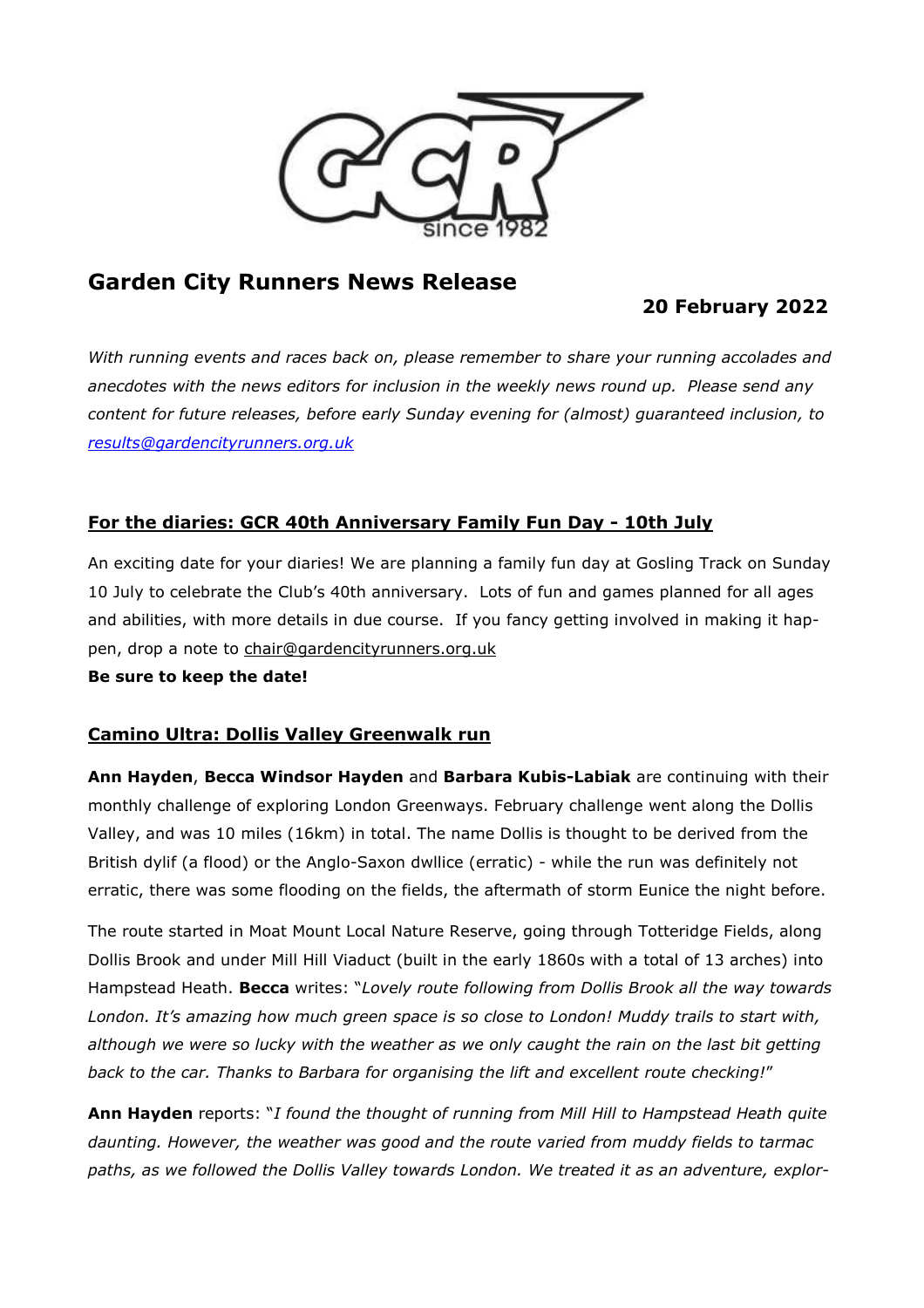ing parts that we wouldn't normally see, it was great fun, lots of laughs and we even had a go *on the children's zip wire, although I've no idea who suggested that!(Barbara?)"*



## **Herts Vets XC Champs - Sunday 27 March at Trent Park**

This is perhaps the last XC fixture for the winter season and a great opportunity for GCR to reclaim lots of the medals that we collected in 2020. Details here and the entry fee is covered by the GCR race budget  $-$  Link [here](https://www.racesonline.uk/docs/HertsMastersCCProspectus2022.pdf)

The races start with the Vets Men (40-59) running at 11am (6M) and the Vets Women (35+) and Men (60+) running at 12pm (4M). You'll need to have been born or live in Herts, be EA registered and if you would like to run, please send **James** your Name, DOB and EA number.

## **GCR Awards Night – Snap up your ticket now!**

Move over Golden Globes and BAFTAs, the place to be in March is the GCR Awards night, when we honour the magnificent achievements and contributions of members last year. This year's glittering occasion will be held on **Friday 18th March**. After last year's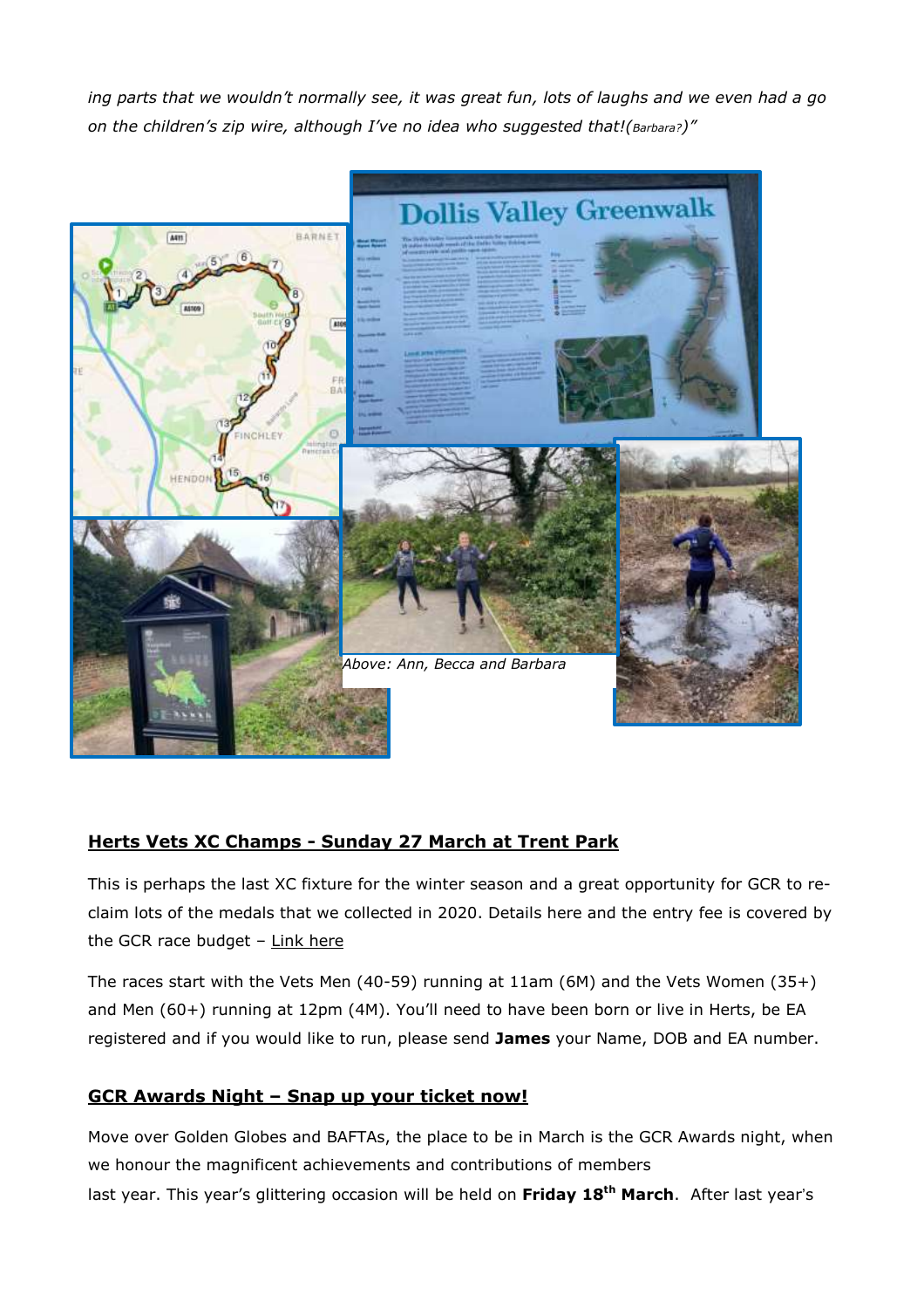Zoom event, we return to all the fun of a face-to-face party, so get your glad rags dry-cleaned and your disco pants ironed. The venue will be in the King George Suite of the Best Western Homestead Court Hotel, Welwyn Garden City, starting at 7.30 pm. There will be a buffet meal, and after the awards, the customary disco. Tickets at only  $£10$  per head and are now on sale [here.](https://www.racesonline.uk/race-entry/gcrsocial/index.php?id=1&fbclid=IwAR21RwYsd4Ql4QbocgevU8rRNe7wvCjQ4TWNj_mAXfFeFL9Ku_0dNGd_dpw)

#### **parkrun roundup: 19 February**

Another busy parkrun Saturday for GCRs around Herts and beyond.

**Chris Eland** was third overall at Panshanger parkrun in 19:15, and **Martha Hall** was second lady in 22:02, followed by **Rebecca Barden** who was fourth lady in 24:02. **Hellen Stafford** was fifth lady at Cassiobury in 22:46. **Sharon Threlfall** ran at Erris parkrun and finished in 27:15. **Daniel Pudner** was second overall at Jersey Farm in 18:42, followed by **Sean Bowen** who finished tenth in 21:41.

All results for GCRs taking part in Saturday's parkruns can be viewed [here.](https://www.parkrun.com/results/consolidatedclub/?clubNum=1430&eventdate=2022-02-19)

#### **Welwyn 10k Update**

*Update from Mark Ashworth, the [new] Race Director of the Welwyn 10k*

Hi, let me introduce myself, I'm Mark and I've volunteered to step in to be the Race Director of the Welwyn 10k for 2022. Keep the Sunday 26th June free, it's going to be race day!

As we've been unable to hold our club's flagship event fully since 2019, with a fantastic virtual race being run in 2021 instead, we want to make a big comeback for the event in 2022 (COVID-19 allowing, everything crossed) and carry on making a significant contribution to local charities, alongside raising funds and awareness for the club.

As ever we cannot do that without the continued support of our brilliant volunteer group and this year is no different. We will be holding our kickoff meeting for 2022 in a couple of weeks and we know we are after a couple of key players as a minimum to join our core organising team:

#### *Social Media Mogul*

• Is TikTok the sound a clock makes? No? Then maybe this could be for you?? We need someone to own updating the website with current information and garnering interest through the Facebook, Twitter and Instagram pages.

*Site Manager*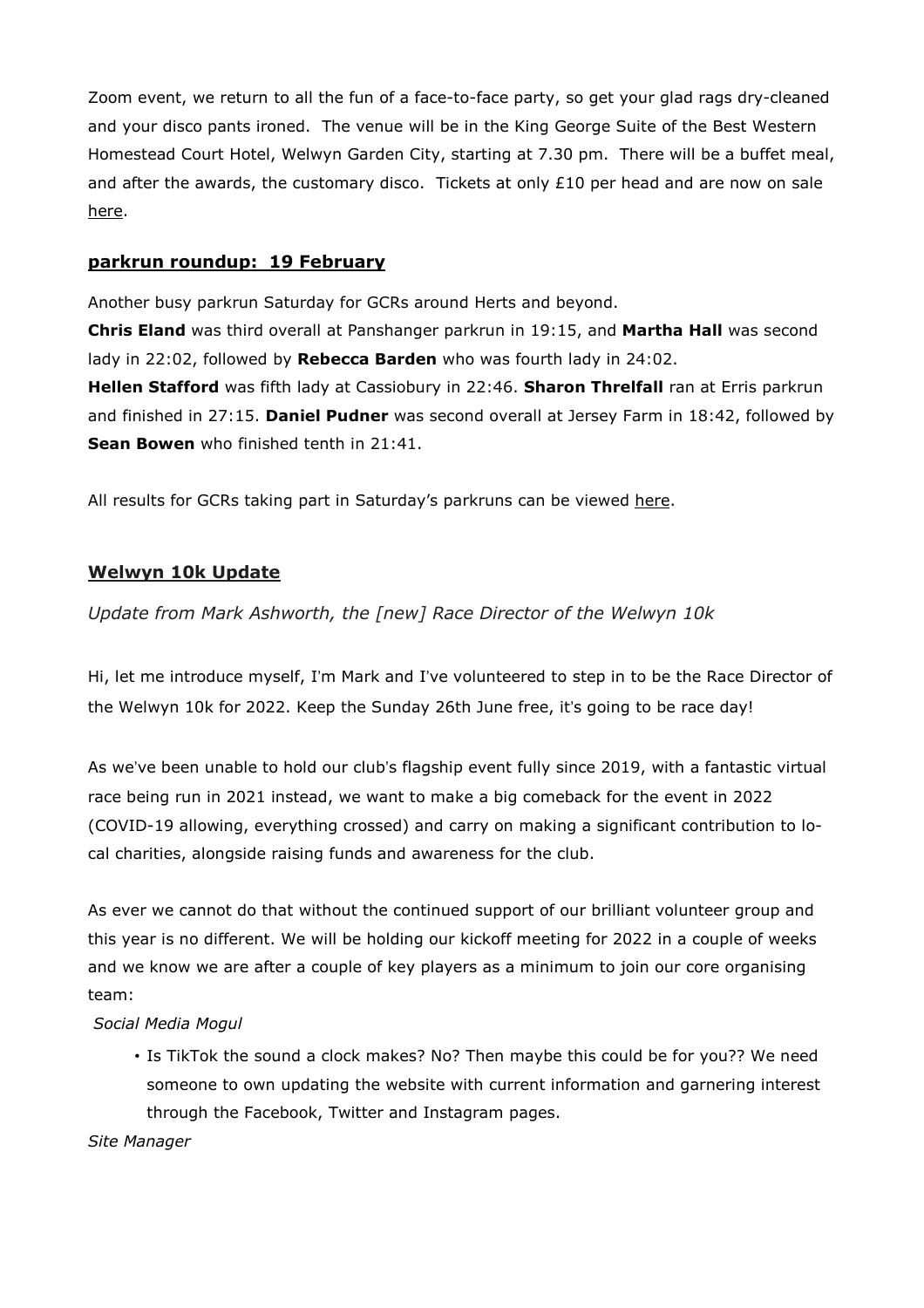• Do you look good with a clipboard? Fancy running the show on Singlers Marsh come 26th June? We need someone to support organising all our amazing volunteers and helping to make sure everything runs smoothly on the day.

If you think you could support us with either of the above, or would like to help out in any other way, please let me know – please contact me directly, rather than via the club email in case it doesn't reach me.

[Mark.ashworth@tesco.com](mailto:Mark.ashworth@tesco.com) , 07724 581 015

#### **Avery League Competition**

The Race Committee are pleased to be able to share the updated Avery Event Table for 2022, the updated Format and Rules, and the exciting new GCR Club Championship competition, based on feedback from the consultation in the autumn. Please find the events table below. Events marked with a  $*$  are part of the new Club Championship competition (eight races, best five to score).

*06 Feb 22 Update:* Please note the confirmed date of the Welwyn 10k which will take place on 26th June

#### **Avery League 2022 event table**

| Event<br>number | Date       | Event                              | Venue                            | Cost                 | Status / notes                                                                    |
|-----------------|------------|------------------------------------|----------------------------------|----------------------|-----------------------------------------------------------------------------------|
| 1               | 16/01/2022 | XC <sub>4</sub>                    | Cassioburv<br>Park.<br>Watford   | free                 | Complete                                                                          |
| $\overline{2}$  | 23/01/2022 | Fred<br>Hughes<br>$10*$            | St Albans                        | £21.20<br>affiliated | Complete                                                                          |
| 3               | 13/02/2022 | XC <sub>5</sub>                    | Therfield<br>Heath.<br>Royston   | free                 | Complete                                                                          |
| 4               | 27/02/2022 | Welwyn Half*                       | Goslina<br>Stadium<br><b>WGC</b> | £28.62<br>affiliated | https://activetrainingworld.co.uk/event/welwyn<br>-half-marathon-2022/            |
| 5 V             | 12/03/2022 | Panshanger<br>parkrun*             | Panshanger Park                  | free                 | https://www.parkrun.org.uk/panshanger/                                            |
| 6               | 15/04/2022 | St<br>Albans<br>Easter 10k*        | St Albans                        | £22.36               | https://activetrainingworld.co.uk/event/st-<br>albans-easter-10k-15th-april-2022/ |
| 7V              | 24/04/2022 | <b>GCR</b><br>Cen-<br>tenary 20.2k | <b>WGC</b><br>Centenary<br>Route | free                 | Club will send out details via email                                              |
| 8               | 02/05/2022 | Kimpton<br>Fun I<br>Run*           | Kimpton                          | Entry<br>cost tbc    | http://www.kimptonmayfestival.co.uk/                                              |
| 9               | May tbc    | <b>MWRRL1</b>                      | tbc                              | free                 | Club will send out details via email                                              |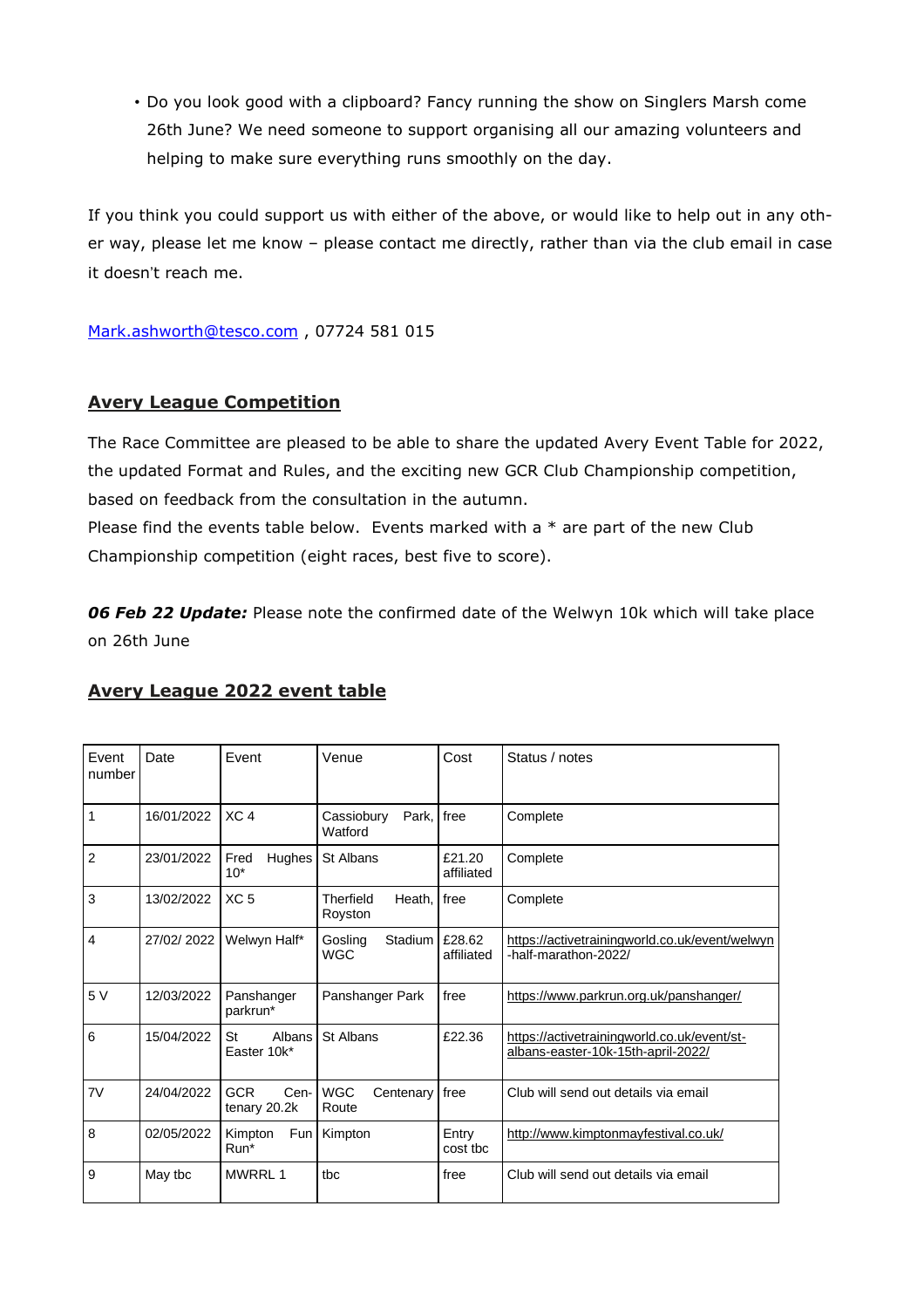| 10         | June tbc         | MWRRL <sub>2</sub>                              | tbc                               | free                           | Club will send out details via email                 |
|------------|------------------|-------------------------------------------------|-----------------------------------|--------------------------------|------------------------------------------------------|
| 11         | June tbc         | MWRRL <sub>3</sub>                              | tbc                               | free                           | Club will send out details via email                 |
| 12         | June/July<br>tbc | MWRRL 4                                         | tbc                               | free                           | Club will send out details via email                 |
| 13 V       | 26/06/2022       | Welwyn 10k                                      | Singlers<br>Marsh,<br>Welwyn      | Entry<br>cost tbc              | https://www.welwyn10k.org.uk/                        |
| 14 V       | July tbc         | MWRRL Mob<br>Match                              | tbc                               | free                           | Club will send out details via email                 |
| 15         | July             | Fairlands Val-<br>ley Relays*                   | Fairlands<br>Valley,<br>Stevenage | free                           | Club will send out details via email                 |
| 16 V       | August           | Leila's Run                                     | Wheathampstead                    | tbc                            | Details tbc                                          |
| 17 V       | September        | Hatfield<br>5k<br>Race 2                        | Hatfield                          | tbc                            | Details tbc                                          |
| 18         | 18/09/2022       | Stevenage<br>$10k^*$                            | Stevenage                         | £18.00<br>affiliated           | https://stevenagestridersrc.org.uk/stevenage-<br>10k |
| 19 V       | October tbc      | parkrun                                         | Westmill                          | free                           | https://www.parkrun.org.uk/westmill/                 |
| 20 V       | October tbc      | XC <sub>1</sub>                                 | Cheshunt tbc                      | free                           | Club will send out details via email                 |
| 21         | November<br>tbc  | XC <sub>2</sub>                                 | <b>Trent Park tbc</b>             | free                           | Club will send out details via email                 |
| 22         | November<br>tbc  | Stevenage<br>Half<br>Mara-<br>thon <sup>*</sup> | Stevenage                         | Tbc $(E28)$<br>2021)           | https://stevenagehalfmarathon.org.uk/                |
| 23         | December<br>tbc  | XC <sub>3</sub>                                 | Stevenage tbc                     | free                           | Club will send out details via email                 |
| <b>24V</b> | December<br>tbc  | Festive 5                                       | Welwyn<br>Garden<br>City          | <b>Tbc</b><br>(E6.50)<br>2021) | Club will send out details via email                 |

#### **Club Kit**

Club kit is available from the Club Kit Secretary Richard Somerset.

We have vests, t-shirts, long sleeve tops and jackets in club colours in all sizes. See club website for photos. All items are £20 (£19.99 if you pay by bank transfer) except for the jackets which are £42.

You can pay by cash or bank transfer. Please Facebook message or text Richard on 07790 591868 or email [rich.somerset@ntlworld.com](mailto:rich.somerset@ntlworld.com) to arrange pick-up.

"Puffa" jackets are also available for £42, please contact Martha Hall on [ma](mailto:mahall28@hotmail.com)[hall28@hotmail.com](mailto:mahall28@hotmail.com) for availability and more details.

### **GCR Strava Group**